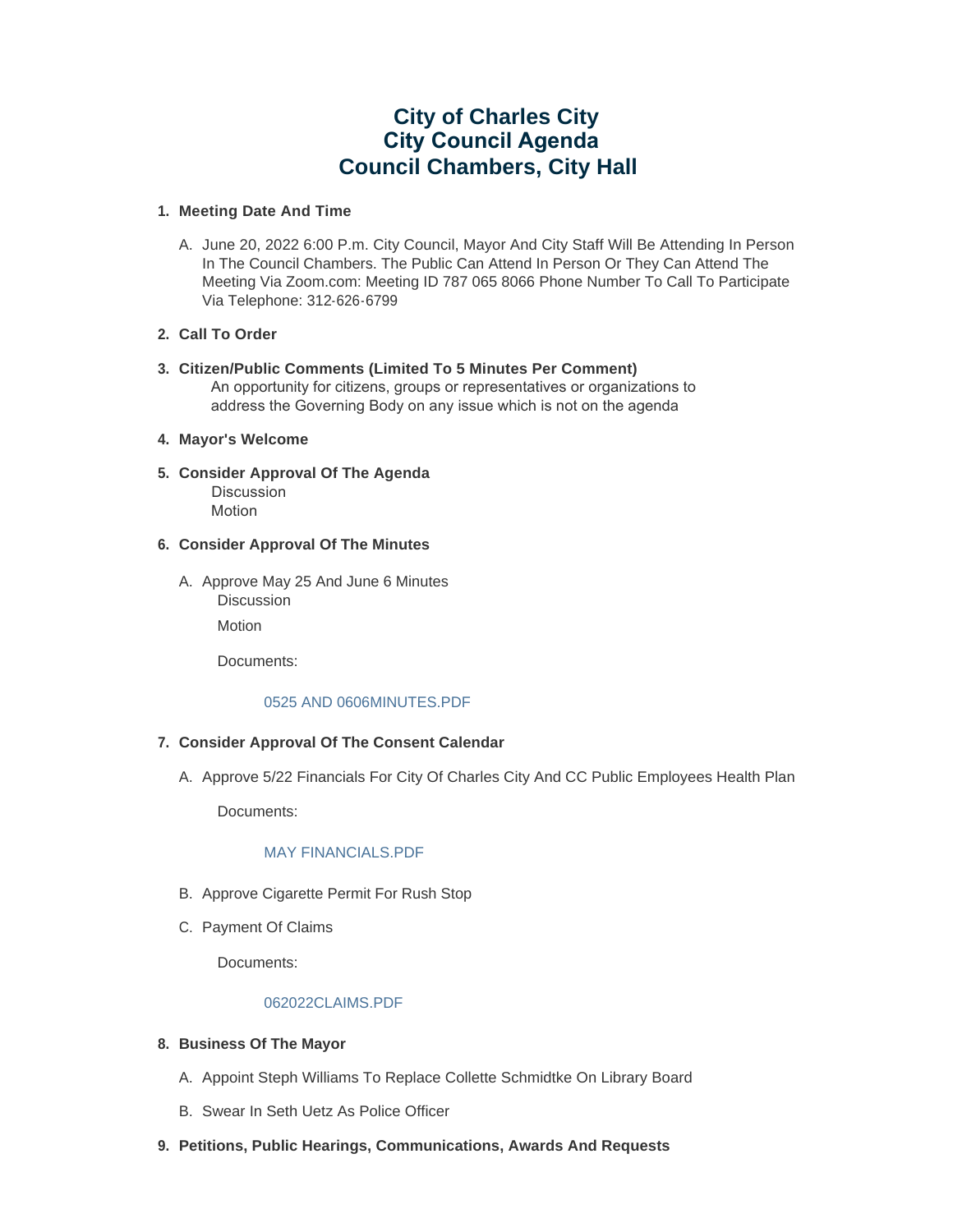A. Request For Fire Work Permit For 4th Of July **Discussion** 

Motion

Documents:

# [2022 4TH OF JULY FIREWORKS PERMIT.PDF](https://www.cityofcharlescity.org/AgendaCenter/ViewFile/Item/6529?fileID=4222)

B. Request For Street Closures For Firecracker 5 Race And Fireworks

Documents:

# [STREET CLOSURE REQUEST FIRECRACKER RACES 2022.PDF](https://www.cityofcharlescity.org/AgendaCenter/ViewFile/Item/6530?fileID=4223) [STREET CLOSING REQUEST FIREWORKS 2022.PDF](https://www.cityofcharlescity.org/AgendaCenter/ViewFile/Item/6530?fileID=4224)

- C. Public Hearing On Ordinance 1161 Vacation Of Main Street
	- Open the hearing

Affidavit of publication – 6/10/22

- Written comments
- Oral comments
- Close the hearing
- Consider Second reading of Ordinance 1161
- **Discussion**
- **Motion**

Documents:

# [AIS 2020 SECOND READING AND HOLD PUBLIC HEARING NORTH MAIN](https://www.cityofcharlescity.org/AgendaCenter/ViewFile/Item/6531?fileID=4225)  STREET VACATIONPDF.PDF

- D. Public Hearing On Conveyance Of Property At 515 6th Avenue
	- Open the hearing
	- Affidavit of publication 6/7/22
	- Written comments
	- Oral comments
	- Close the hearing
	- Consider Resolution 74-22 approving conveyance of property
	- **Discussion**
	- Motion

Documents:

# [9D CONVEY PROPERTY.PDF](https://www.cityofcharlescity.org/AgendaCenter/ViewFile/Item/6532?fileID=4226)

E. Consider Request For Street Closure For Block Party - Todd Prichard Discussion

Motion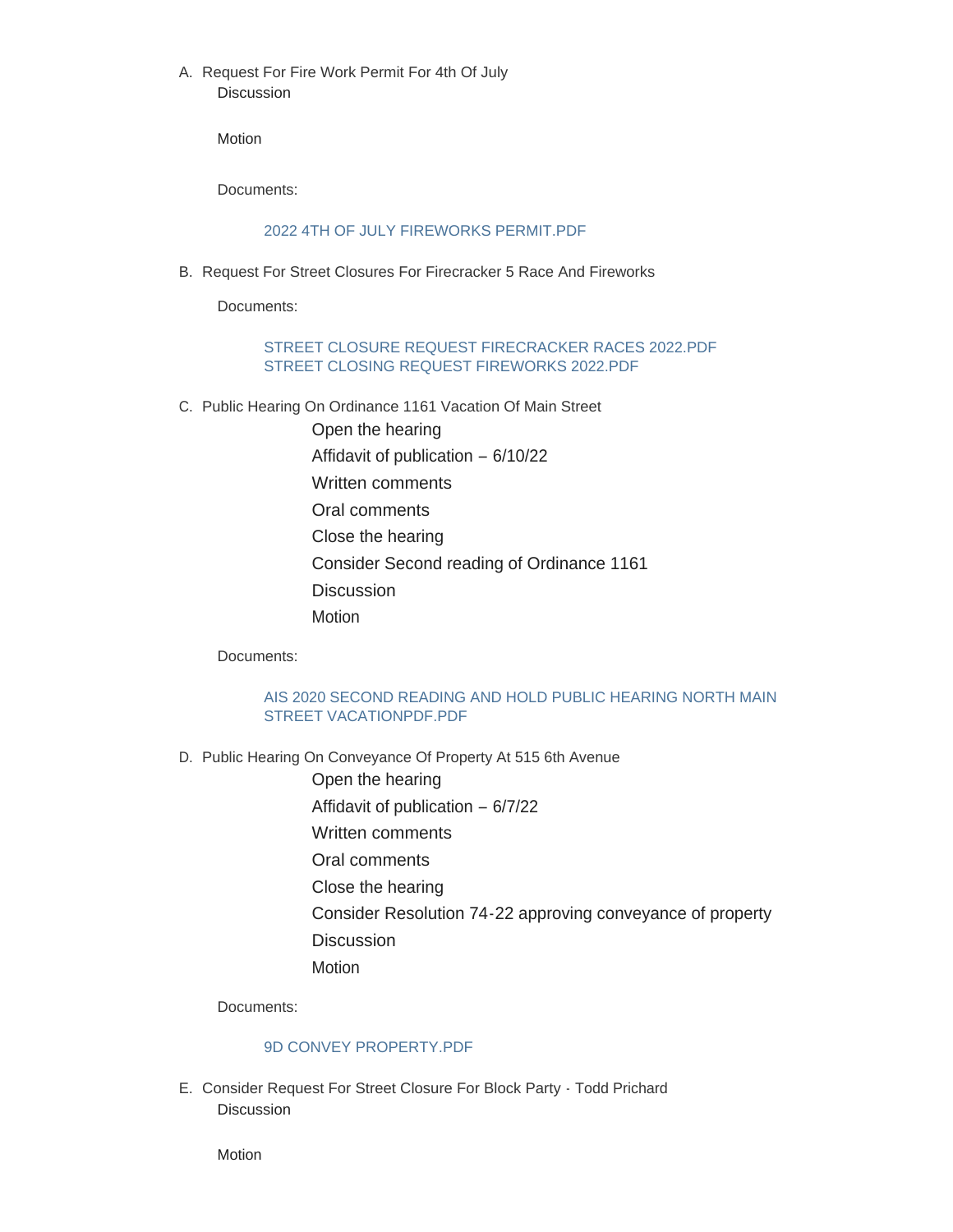#### **Ordinances And Resolutions 10.**

Consider Second Reading Of Ordinance 1160 Amending Driveway Regulations A. **Discussion** 

Motion

Documents:

# [AIS 2022 ORDINANCE 1160 DRIVEWAY REGULATIONS SECOND](https://www.cityofcharlescity.org/AgendaCenter/ViewFile/Item/6534?fileID=4227)  READINGPDF.PDF

B. Consider Resolution 75-22 Approving License Agreement With US Cellular For COLT Discussion

**Motion** 

Documents:

#### [10B US CELL LICENSE AGREE.PDF](https://www.cityofcharlescity.org/AgendaCenter/ViewFile/Item/6535?fileID=4228)

C. Consider Resolution 76-22 Approving Pay Estimate #32 For WRRF **Discussion** 

Motion

Documents:

#### [AIS MAY 2022 PAYMENT REQUEST NO. 32 FOR WRRF](https://www.cityofcharlescity.org/AgendaCenter/ViewFile/Item/6536?fileID=4229)  PROJECTPDF.PDF

D. Consider Resolution 77-22 Salaries For N On-Bargaining Unit Employees For FY23 Discussion

Motion

Documents:

# [AIS - 10D WAGES AIS FY23 \(PACKET\)V1.1.PDF](https://www.cityofcharlescity.org/AgendaCenter/ViewFile/Item/6537?fileID=4233)

E. Consider Resolution 78-22 Approving Transit Agreement With Circle K Discussion

Motion

Documents:

# [10E CIRCLE K TRANSIT AGREE.PDF](https://www.cityofcharlescity.org/AgendaCenter/ViewFile/Item/6538?fileID=4231)

F. Consider Resolution 79-22 Approving Transit Agreements With NIACOG **Discussion**